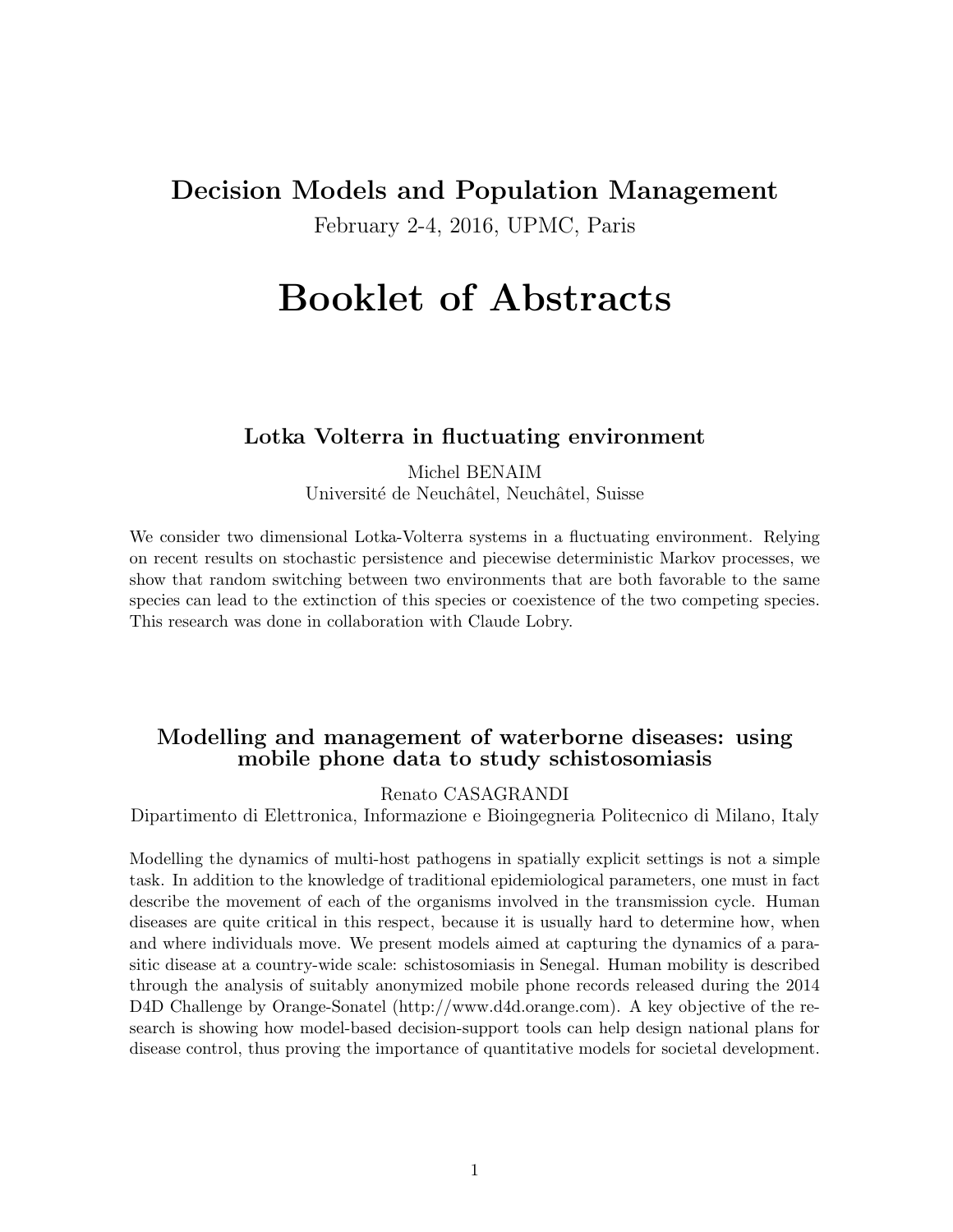#### Relationships between agriculture and biodiversity : intensive farming or agro-ecology ?

Denis COUVET MNHN, Paris, France

The scientific, political and societal debate on biodiversity preservation has centered on the effects of two alternative methods of agricultural production: intensive farming (which leaves more land for natural spaces) and agroecology (extensive farming, which is richer in biodiversity but might occupy more land). We present original research by extending the conceptual framework developed by Green et al. (2005), who show that, for a given production target, intensive agriculture preserves more biodiversity than agroecology, because farming land induces an initially strong decrease in its biodiversity (decreasing and convex relation between biodiversity and yield). We build a theoretical model that couples the ecological assumption of Green et al. (2005) with economic assumptions on the adjustment of supply and demand to prices, in a classical economic framework where quantities supplied increase with prices while quantities demanded decrease with prices; assuming that agroecology is less profitable than intensive farming. The farming method most beneficial to biodiversity depends on the equilibrium of agricultural markets. Consumer and producer surpluses depend on the agricultural production method. We argue that a shift from intensive to agroecology primarily reduces the agricultural outlet for animal feed, characterized by a higher price elasticity, and discuss what are the implications in terms of food security.

#### Concurrent Managing of a Pigeon Population Spread over Autonomous Areas

Sylvain DUCTOR LIP6, UPMC, Paris, France

In this talk, we consider the management of urban pigeon population when it is spread over several administrative areas. We introduce a game-theoretic formalization of this problem and propose a methodology to decompose it into a set of loosely dependent tractable local problems. We examine whether, under some reasonable assumptions, a solution of the global problem can be recomposed from solutions of the local problems thanks to interactions. The main interest of this approach is to preserve the autonomy of the local problem solvers, the mayors, by not imposing a centrally computed solution that may be undesired by some regions.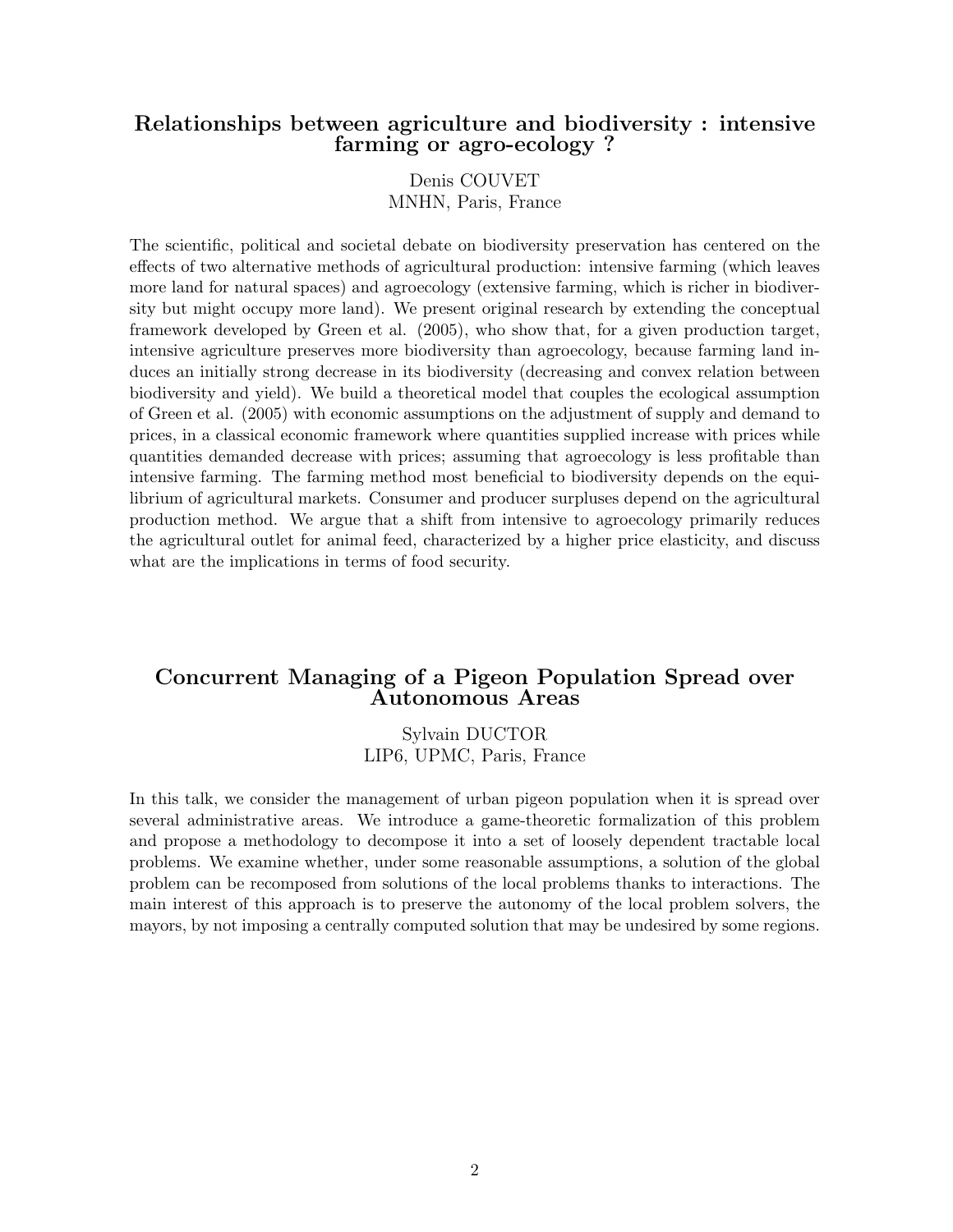#### General introduction to the problem of environmental sustainability and global change

#### Marino GATTO

Dipartimento di Elettronica, Informazione e Bioingegneria Politecnico di Milano, Italy

The scale of human impact on our planet has been increasing decade after decade. The world population has more than doubled in less than 50 years and will probably reach 9 billion in 2040. Economic indicators of wealth have been improving, though not homogeneously over the world. However, the targets of eradicating extreme poverty and hunger, reducing child mortality, eradicating infectious diseases, achieving universal primary education, providing drinking water and sanitation facilities are far from being reached . Also, there is concern that the functioning of our earth may be imperiled by the increasing stress due to human activities. There has been an enormous increase in the emission of greenhouse gases (GHG) due to fossil fuel combustion, land-use change and agricultural practices. This has translated into a GHG concentration unprecedented in the past 800,000 years and in the global warming of our planet. Air and water pollution and overexploitation of natural resources (such as marine fish stocks) together with global climate change (GCC) may decrease the biodiversity of our planet and impair the functioning of ecosystems thus damaging the services freely provided by ecosystems to humanity. Therefore, devising paths towards the sustainability of our biosphere will be a mandatory task for humanity in the near future. Large-scale modeling t that links earth system science with demography, resource management, epidemiology and economics is necessary to achieve such an important goal.

#### Mathematical modelling of urban pigeon population subject to social management strategies

Ihab HAIDAR Sorbonne Universités, Paris, France

The objective of this talk is to address the issue of managing of urban pigeon population using some possible actions that makes it reach a density target with respect to socio-ecological constraints. A mathematical model describing the dynamic of this population is introduced. This model incorporates the effect of some regulatory actions on the dynamic of this population. Viability theory provides theoretical concepts and practical tools to study the evolution of dynamical systems under state constraint. The main purpose of viability theory is to find a subset of initial states from which at least one evolution can be maintained inside the state constraint set at each time. The viability approach is used here to show how we can regulate the effective of this population within the imposed constraints.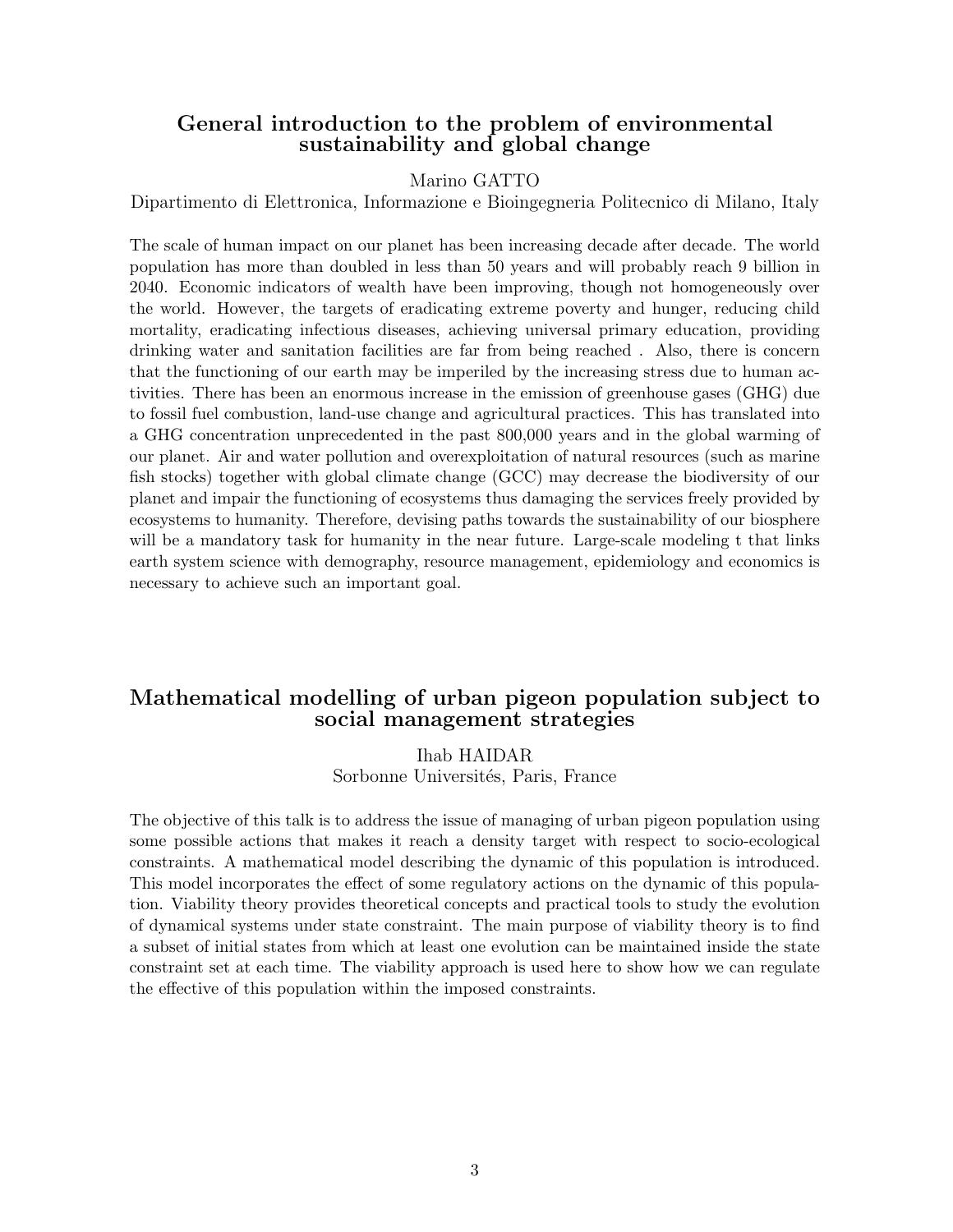# Local and global viability

#### Sophie MARTIN UR LISC - IRSTEA, Clermont-Ferrand, France

The mathematical viability theory proposes methods and tools to study at a global level how controlled dynamical systems can be confined in a desirable subset of the state space. Multi-level viability problems are rarely studied since they induce combinatorial explosion. The question we address is in which conditions local viability concerns can enhance or ensure global viability. We propose an original approach which consists in solving first local viability problems and then studying the real viability of the combination of the local strategies, by simulation where necessary.

#### Collective decision-making with strategic candidates

Nicolas MAUDET LIP6, UPMC, Paris, France

Selecting a winner or representative from a set of candidates can be done by aggregating preferences, i. e. by voting. But candidates may have some incentive to behave strategically: for instance, two candidates with close preferences may harm each other, and they may be better off if one withdraws from the election. This setting, where running or not for an election is the action space of each candidate, is known as "strategic candidacy". It gives rise to a natural game-theoretical analysis. We shall report on results investigating how different voting rules behave when facing such candidates, putting emphasis on the existence (and reachability) of equilibrium states.

### Large-scale management of fisheries

Paco MELIÀ

Dipartimento di Elettronica, Informazione e Bioingegneria Politecnico di Milano, Italy

A critical aspect of fisheries management regards the inherent multidimensionality of the problems decision makers must cope with. Effective management policies must, in fact, tradeoff among a multitude of different, and often conflicting, objectives whose achievement is measured along sometimes incommensurable environmental, social and economic dimensions. The protection of marine ecosystems must also take explicitly into account the different ability of organisms to move across seascapes, which ultimately results from the interaction between the physical environment and life-history, trophic and behavioural traits. We will present and discuss recent results and current research on how to cope with the multifaceted complexity of the problem and support the quest for a trade-off between biological conservation and sustainable exploitation of marine living resources.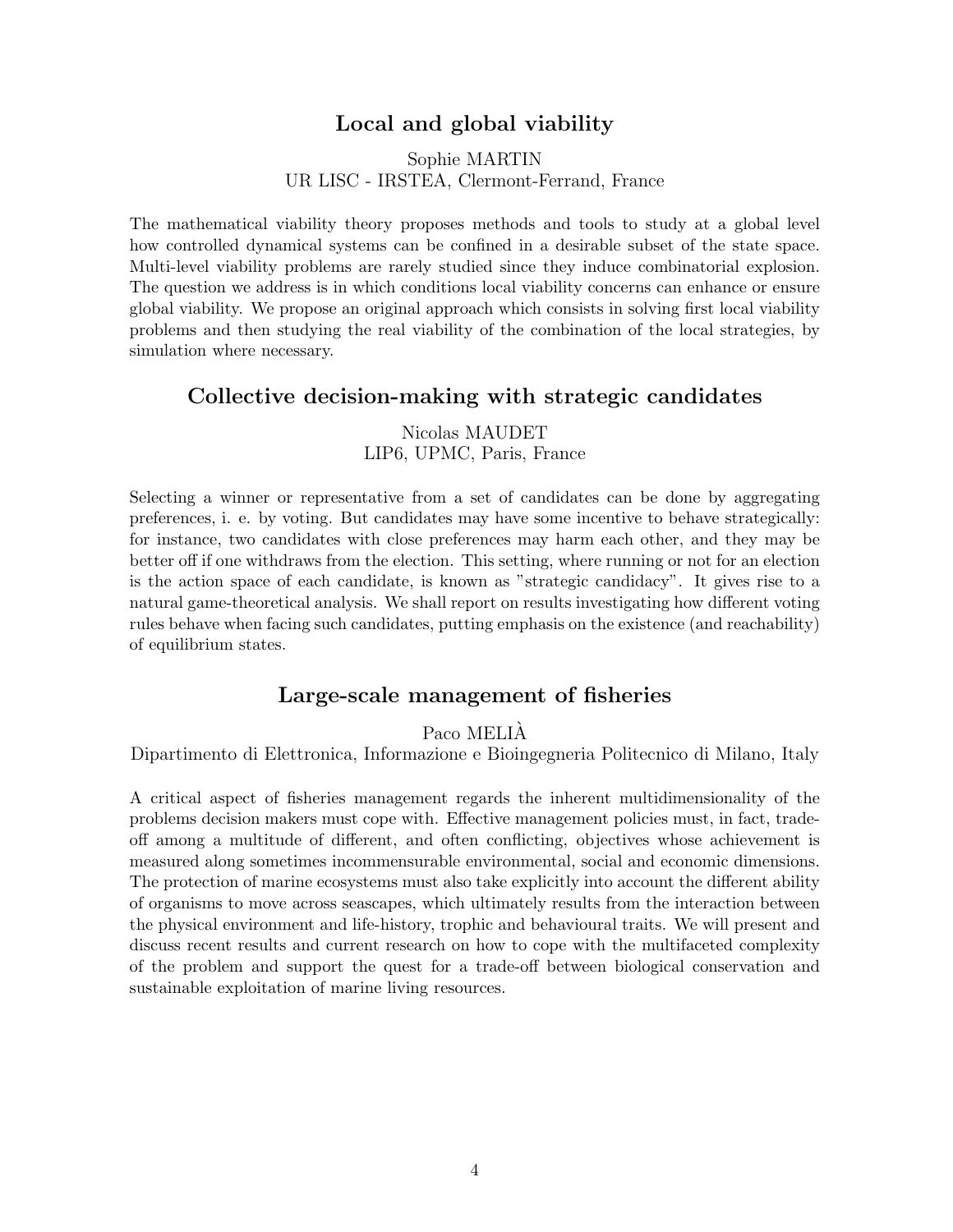#### Population viability applied to conservation sciences

Jean-Baptiste MIHOUB UPMC and MNHN, Paris, France

Population viability is a fundamental concept in conservation sciences. Based on the understanding of key ecological mechanisms relating to genetic, demography and / or dispersal, population viability provides integrated measures on population dynamics. Besides supporting theories in ecology and evolution, population viability conveys essential guidance for biodiversity conservation practices. Since several decades, Population Viability Analysis (PVAs) frames critical aspects in the management of wildlife populations by quantifying population persistence, resilience potential or time to extinction. In addition to inform about management strategies for reversing the decline of endangered populations or for delimiting more sustainable harvest limits of exploited populations, PVAs also bring important information for conservation legislation and policy. Population viability represents for instance a decisive criteria in classification schemes designed for assessing species conservation status such as in the IUCN Red List of threatened species and in the Convention for International Trade of Endangered Species (CITES). Nevertheless, objective evaluations based on population viability remain confronted to complex aspects arising from the decision making process. Optimal strategies identified through sound scientific evidences are embedded with various degrees of uncertainty, can be inapplicable or restricted by practical constraints and is often strongly debated by stakeholders with divergent opinions. After providing a general overview of the use of population viability in conservation sciences, the presentation will provide representatives case-study examples reflecting different issues related to its application into practices. Work in collaboration with F. Sarrazin.

## An overview of 'bandit problems"

Vianney PERCHET Université Denis Diderot, Paris, France

Formally, a bandit problem is the sequential and simultaneous optimization/estimation of a function in order to minimize a cumulative loss. I will describe some potential illustrating applications (ad placements, online classification, spam filtering, clinical trials, etc.) and present several variants of the original multi-armed bandit problem, the guarantees that are achievable and hints on how to obtain them.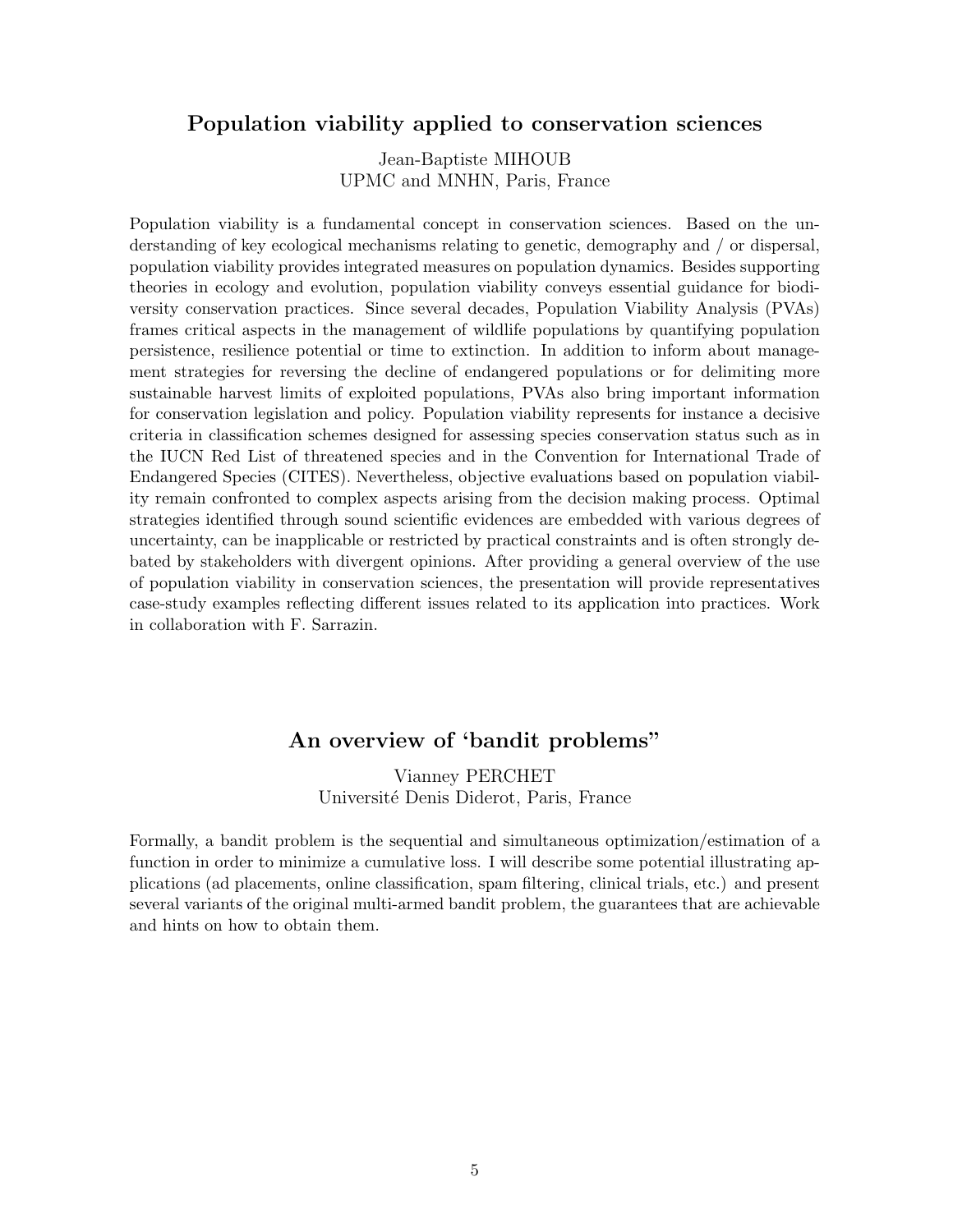#### About minimal time crisis problems and population dynamics examples

# Alain RAPAPORT

INRA Montpellier, France

We study an optimal control problem where the cost functional to be minimized represents the so-called time of crisis, i.e. the time spent by a trajectory solution of a control system outside a given set K. Such a problematic finds applications in several biological models and in population dynamics (e.g. chemostat model and Lotkta-Volterra systems): typically, several species compete for the same substrate, and the selection of the species of interest requires to find a control strategy that may leave and enter the crisis domain K a number of time that increases with the time interval. One important feature of the time crisis function is that it can be expressed using the characteristic function of K that is discontinuous preventing the use of the standard Maximum Principle. We provide an approximation scheme of the problem based on the Moreau-Yosida approximation of the indicator function of K and prove the the convergence of an optimal sequence for the approximated problem to an optimal solution of the original problem when the regularization parameter goes to zero. Finally, we discuss an example illustrating the convergence property and we provide sub-optimal controls based on a periodic strategy for a biological system arising in the field of bioprocesses. This work was done in collaboration with T. Bayen.

#### Partner and rival strategies for iterated games

Karl SIGMUND University of Vienna, Wien, Austria

The iterated Prisoner's Dilemma game is the work horse of the theory of cooperation. It has recently experienced a new burst of interest, due to a class of zero-determinant strategies (introduced by Freeman Dyson and William Press) which unilaterally enforce a linear relation between the payoffs of the two players. This allows to characterize partner strategies and rival strategies. Partner strategies are designed to fairly share the social optimum. A co-player preferring an unfair solution will be penalized by a reduced payoff. A rival strategy never obtains less than the co-player. Social learning modelled by evolutionary game theory can lead from rival to partner strategies. Part of the talk will also deal with the evolution of extortion and generosity.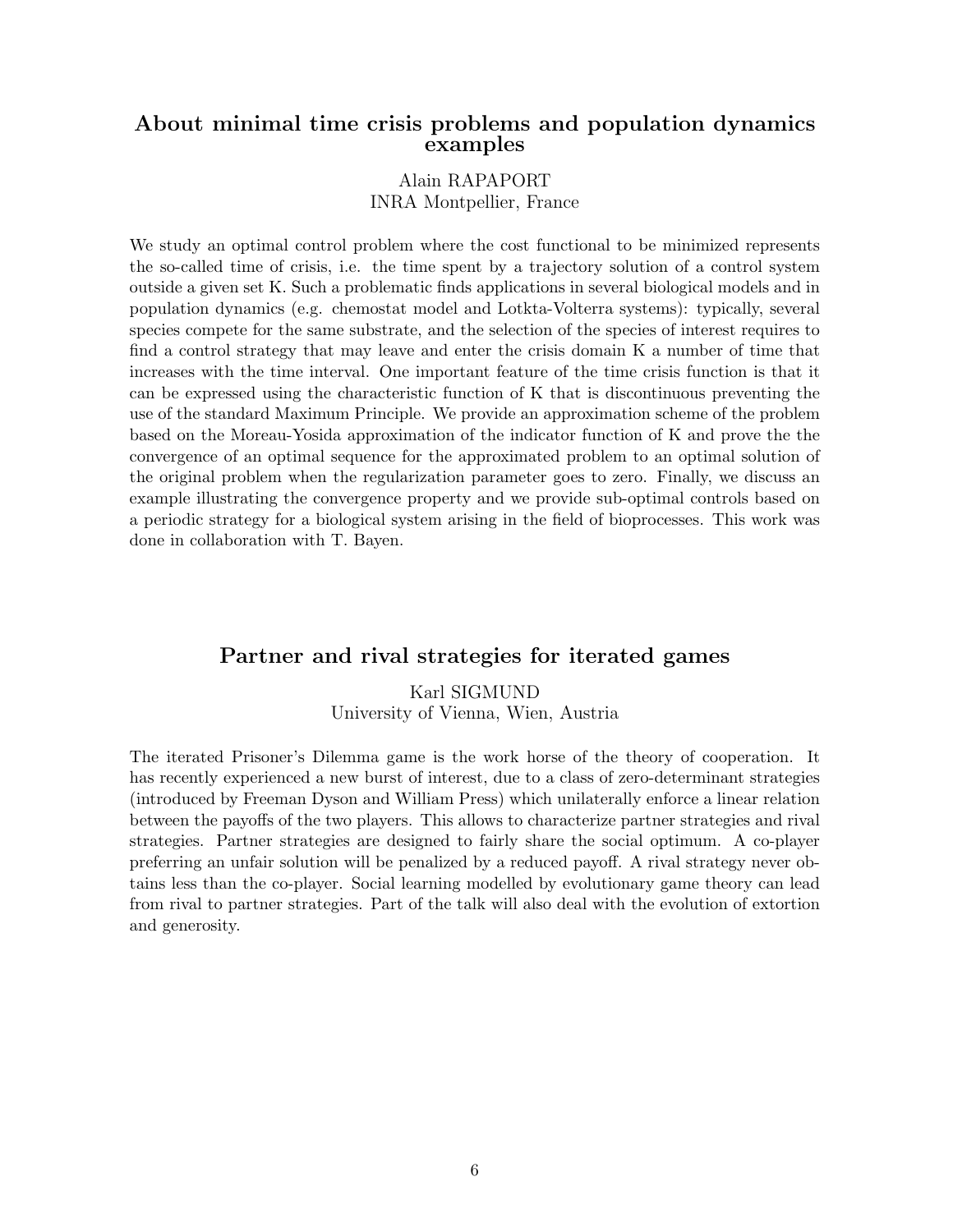#### Composite games: strategies, equilibria, dynamics and applications.

#### Sylvain SORIN IMJ-PRG, UPMC, Paris, France

Motivated by models of congestion in networks and more generally aggregative games, we consider a framework where different participants can interact: populations of non atomic players atomic players with splittable action sets atomic players with unsplittable action sets. We define and characterize the corresponding equilibria through variational inequalities. We then introduce and study the associated potential games and evolutionary dynamics.

#### Management of forests in a context of impulse risks

Jean-Philippe TERREAUX IRSTEA-ADBX, Bordeaux, France

The sustainable management of forests is essential for meeting people's needs in terms of economics and social development and, more generally, for their environment. But this sustainability might be in competition with economic purposes, especially as the time scale of the resource renewal differs from that of human needs, leading to a possible exhaustion of the forests. In a deterministic framework, the complexity of the problem arises from the difference between the search for the maximum profitability of the capital invested in trees and land, over an infinite time horizon, and the search for the maximization of the values the different goods and services might provide on a stationary trajectory; not to mention the issues linked to the determination of these values. However forests, beyond the continuous tree growth, may be impacted by discrete and/or stochastic actions both of nature (gales for example) and man (the harvest of trees). In this so-called hybrid system, if possible forestry benefits are to be considered, possible losses should not be neglected. Viability theory is an attracting way to tackle this problem, and might be an interesting foundation of the forest management manuals circulating among foresters, allowing a pathway from experimental knowledge to a theoretical approach. Numerical applications concern maritime pine in Aquitaine.

#### On long-term repeated games

Tristan TOMALA École des hautes études commerciales de Paris, Paris, France

This talk is about models of infinitely repeated games with perfect or imperfect observation played by rational and long-lived players. We will present results about equilibrium outcomes. We distinguish two cases: time-average vs discounted average. In the first case, we will characterize directly the equilibrium payoffs of the limit game. In the second case, we will characterize the set of equilibrium payoffs as the largest fixed point of a set valued operator and study its asymptotic behavior.